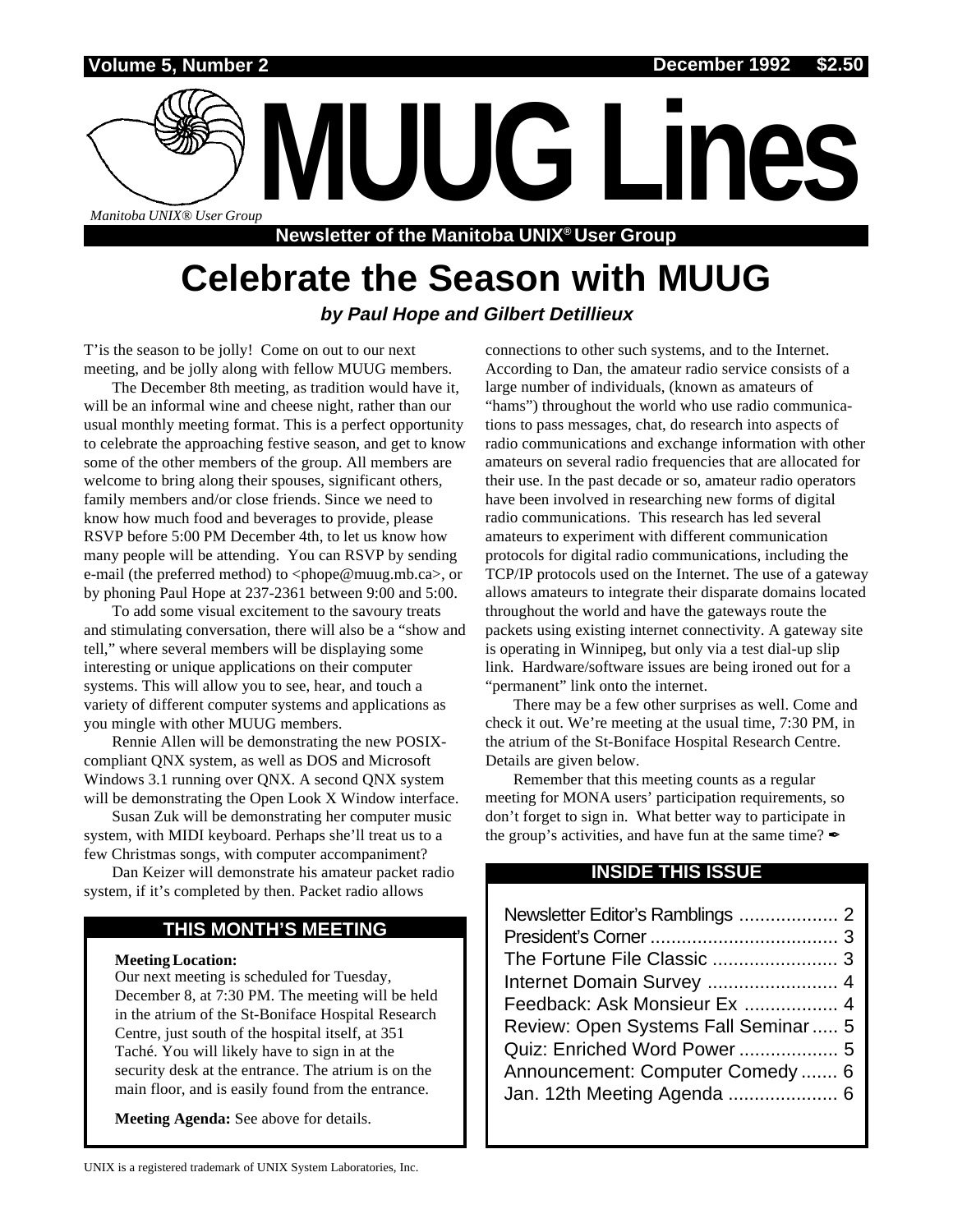# **Something Old, Something New, etc.**

# **By Gilbert Detillieux**

Well, folks, it's a thin one this month. The deadline for this issue sort of sneaked up on me. However, since quality is more important than quantity, I'm not going to worry about that. There's something in the issue for just about everyone.

We've got something old – a poem for Christmas, that appeared in the fortune file many years ago. Since it is the right season, and since many of our members haven't seen this yet, I dusted it off and included it. Also, our old friend, Monsieur Ex, makes a come-back to answer our readers' questions.

We've got something new – information about the upcoming meetings and events for December and January. Check out the details for these events, and mark your calendar, so you don't forget to attend.

We've also got something borrowed – a network news article summarizing some Internet domain statistics. Speaking of something borrowed, the November issue of **edm.announce**, the newsletter of Edmonton's user group, includes a reprint of a fortune file article submitted by Ken Stewart – the software engineering glossary of product

| President:                     | Susan Zuk                    | $(W)$ 788-7312 |
|--------------------------------|------------------------------|----------------|
| Vice-President:                | Bary Finch                   | (W) 934-2723   |
| Treasurer:                     | Rick Horocholyn              | (W) 474-4533   |
| Secretary:                     | Roland Schneider             | 1-482-5173     |
| Membership Sec.:               | Richard Kwiatkowski 589-4857 |                |
| Mailing List:                  | Roland Schneider             | 1-482-5173     |
| Meeting Coordinator: Paul Hope |                              | $(W)$ 237-2361 |
| Newsletter editor:             | Gilbert Detillieux           | 489-7016       |
| Publicity Director             | Gilles Detillieux            | 489-7016       |
| Information:                   | Susan Zuk                    | $(W)$ 788-7312 |
|                                |                              | (FAX) 788-7450 |
| (or)                           | Gilbert Detillieux           | $(H)$ 489-7016 |
|                                |                              | (FAX) 269-9178 |

**Manitoba UNIX User Group P.O. Box 130 Saint-Boniface, Manitoba R2H 3B4**

> **Internet E-mail: editor@muug.mb.ca**

terminology. Now that MUUG receives their newsletter, as well as those from Calgary and other groups, we can perhaps reciprocate. :-)

A note to readers, and especially newsletter editors of other groups: Issues of MUUG Lines (and formerly TUUG Lines) dating back to January, 1992, are available via anonymous FTP from **mona.muug.mb.ca**, under subdirectories of the **pub/muuglines** directory. Our newsletter is produced using PageMaker version 4, so the best way to get the newsletters, if you want to extract articles, is to get the appropriate file from the **pm4** sub-directory. (You'll need PageMaker 4.x for either the Mac or the PC to use these.) If you don't have PageMaker, and only want to print out your own copy, the **ps** sub-directory contains PostScript output files for each issue. Listings and source code associated with a particular article will also be made available via anonymous FTP, if the need arises.

Enjoy the newsletter, enjoy the festivities of the season, and please accept my best wishes for the holidays and the New Year. See you at the December 8th celebration.  $\mathscr I$ 

### **The 1992-1993 Executive Copyright Policy and Disclaimer**

This newsletter is ©opyrighted by the Manitoba UNIX User Group. Articles may be reprinted without permission, for non-profit use, as long as the article is reprinted in its entirety and both the original author and the Manitoba UNIX User Group are given credit.

The Manitoba UNIX User Group, the editor, and contributors of this newsletter do not assume any liability for any damages that may occur as a result of information published in this newsletter.

### **Our Address Community Community Community Community Community Community Community Community Community Community**

The Manitoba UNIX User Group meets at 7:30 PM the second Tuesday of every month, except July and August. Meeting locations vary. The newsletter is mailed to all paid-up members one week prior to the meeting. Membership dues are \$25 annually and are due as indicated by the renewal date on your newsletter's mailing label. Membership dues are accepted by mail, or at any meeting.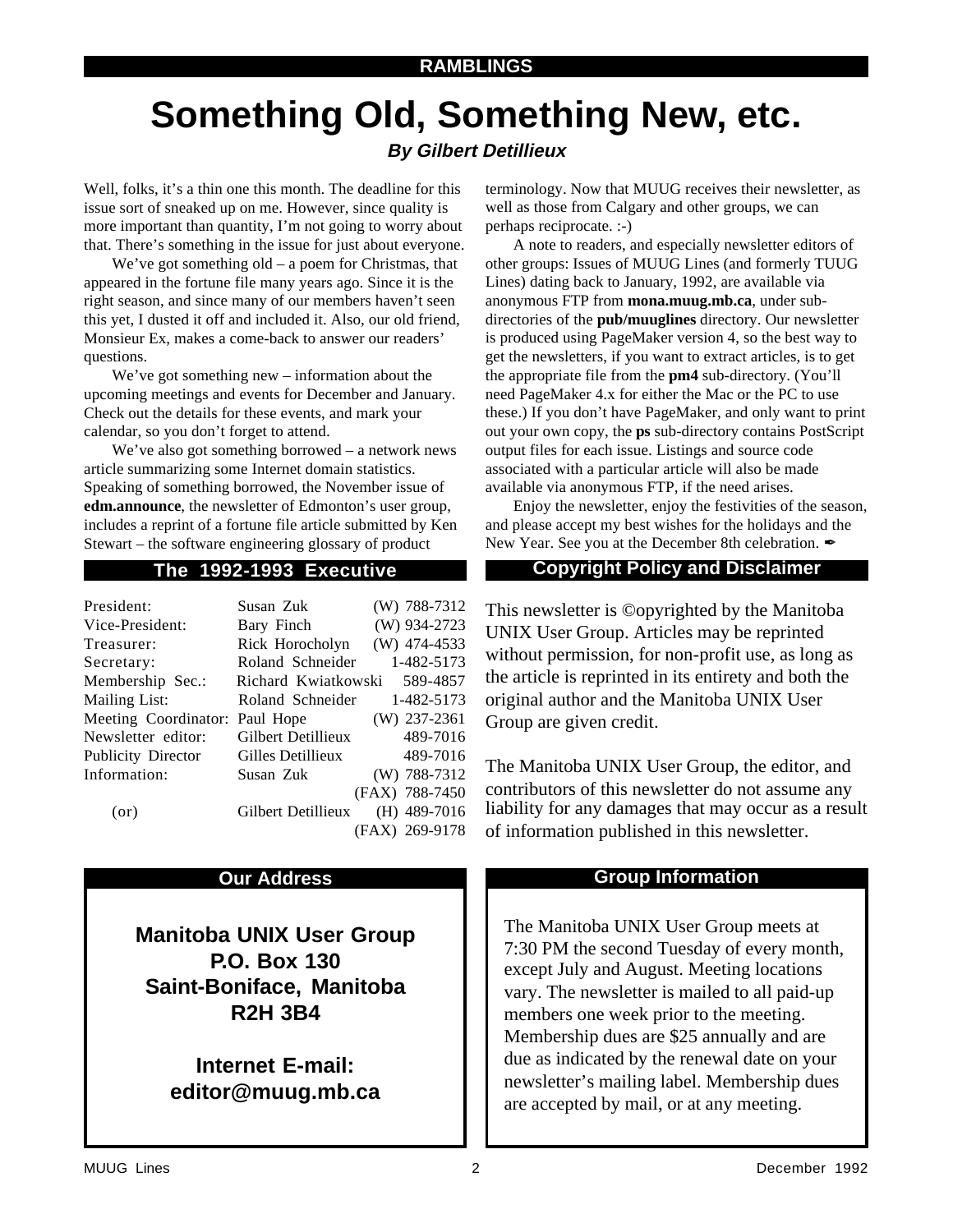# **There's No Place Like Home...**

### **By Susan Zuk, President**

"Oh there's no place like home for the holidays..." Nothing like preparing for the holiday season than with a song! The winter and December have come. The snow is in its place, colorful lights are brightening the city, and shopping malls are bursting with people. I guess it is time to prepare for upcoming festivities.

Speaking of festivities! Come join us for our annual holiday season celebration. MUUG will be hosting a Wine and Cheese Reception on its regular meeting date and time — Tuesday, December 8 at 7:30 PM. We plan on having some special electronic gadgetry for people to look at and test out. See the front page for details.

The joint CIPS and MUUG fall seminar is over and from the evaluations, I would say that it was a success. The speakers also enjoyed the seminar and were surprised by our weather. Vince Mraz, from Adelaide, Australia, said that it was the first time he ever had to brush his teeth with warm water. He's lucky that the temperature wasn't -40 degrees Celsius!

I would like to thank our cameraman, Paul Hope as well as Al Hykaway, John Giavedoni, Dan Free, Gilles Detillieux, Gilbert Detillieux, Trevor Wowk, Graham Paul, and Michael Bilenki for their support and help in making the fall seminar a success.

Last month our meeting was held the day of the season's first heavy snow fall. Needless to say, we still welcomed about 50 hardy members who trekked through the ice and snow to the St. Boniface Research Centre. Unfortunately our speaker, Mr. Jim Baglot of Frame Technology, was unable to make the trip to Winnipeg but has rescheduled and will be present at the January meeting. In his place, we viewed Clifford Stoll's PBS Nova presentation, "The KGB, the Computer, and Me." It was a very entertaining broadcast and it was also wonderful to watch it on St. Boniface Research Centre's big screen. A big thanks goes out to Cliff for providing us with this video. A thank you also goes out to Paul Hope for providing us with a place for our meeting. Many of our future meetings will also be held at this site. It will be advantageous because of the audio-visual facilities. Please note that parking is possible at the strip mall beside the Research Centre.

In January, there will be 2 MUUG dates to mark on your calendars: Jim Baglot's presentation and demonstration of Frame Technology's publishing software (Tuesday, January 12, 1993), as well as a special engagement by Mr. Jeffrey Armstrong, or "Saint Silicon" (Wednesday, January 20, 1993). He has proclaimed himself to be "the only computer evangelist comedian in the world." Please mark these dates down and keep watching for more details.

Well, I must get to my card writing and practising of carols. Hope to see you at the Wine and Cheese Reception. If you are unable to attend, the MUUG Board wishes you a joyous holiday season and we'll see you in the New Year. "Deck the halls with boughs of holly..."  $\mathscr{I}$ 

# **T'was the Night Before Implementation THE FORTUNE FILE CLASSIC**

*(Submitted by Susan Zuk; source unknown)*

T'was the night before implementation and all through the house, not a program was working, not even a browse.

The programmers hung by their keys in despair, with hopes that a miracle soon would be there. The users were nestled, all snug in their beds, while visions of inquiries danced in their heads.

When out on the spot there arose such a clatter, I sprang from my desk to see what was the matter. And what to my wondering eyes should appear, but a super programmer (with a six-pack of beer).

His COBOL is lustered, his WFL it shimmered, his Pascal and ALGOL, oh how they glimmered. His resume glowed with experience so rare, he turned out great code with a bit-pusher's flair.

More rapid than eagles his programs they came, and he whistled and shouted and called them by name;

On update! On add! On inquiry! On delete! On batch jobs! On closing! On function complete.

His eyes were glazed over, fingers nimble and lean, from weekends and nights in front of a screen. A wind of his eye and a twist of his head, soon gave me to know I had nothing to dread.

He spoke not a word, but went straight to his work, turning specs into code; then turned with a jerk. And laying his finger upon the "Enter" key, the system came up and worked perfectly.

The updates updated; the deletes, they deleted; the inquiries inquired, and closing completed. He tested each whistle, and he tested each bell with nary a dump, and all had gone well.

The system was finished, the tests were concluded; the client's last changes were even included.

Then the client exclaimed with a snarl and a taunt "It's just what I asked for, but not what I want!"  $\mathcal I$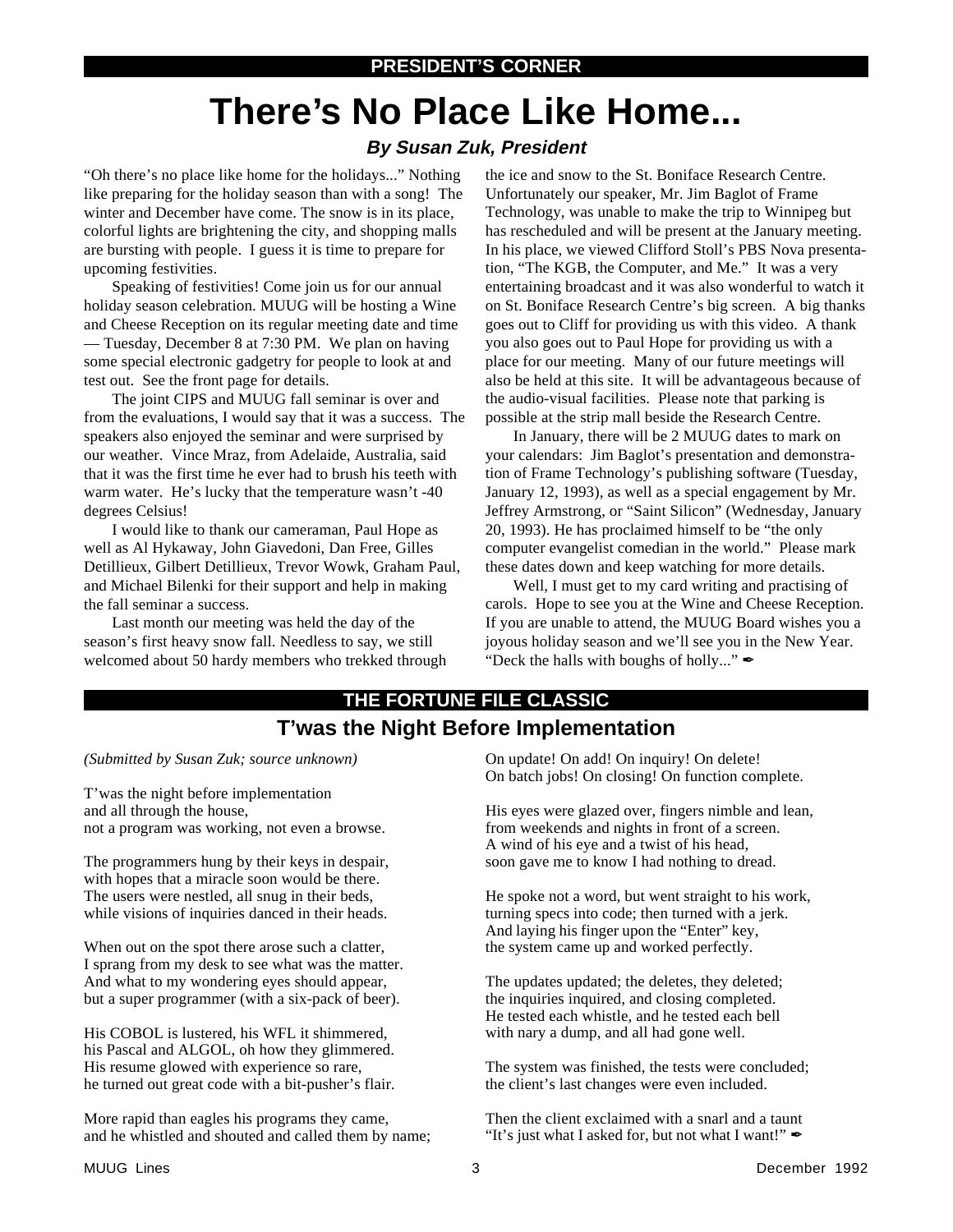# **Internet Domain Survey, October 1992**

**By Mark K. Lottor** 

# **Network Information Systems Center, SRI International**

The Domain Survey attempts to discover every host on the Internet by doing a complete search of the Domain Name System. The latest results gathered during late October 1992 are listed. For more information see RFC 1296; for detailed data see the pub/zone directory on ftp.nisc.sri.com.

This survey was done using the census program developed at the University of California Santa Cruz; see technical report UCSC-CRL-92-34 available on host ftp.cse.ucsc.edu. The statistics below were generated by running the collected host data through a number of utility programs.

|                                                | October 1992 |         | July 1992 Percent Change |  |  |  |
|------------------------------------------------|--------------|---------|--------------------------|--|--|--|
| Hosts:                                         | 1,136,000    | 992,000 | 14.5%                    |  |  |  |
| Domains:                                       | 18,100       | 16,300  | 11.0%                    |  |  |  |
| Number of Networks (based on DNS IP addresses) |              |         |                          |  |  |  |
|                                                | October 1992 |         | July 1992 Percent Change |  |  |  |
| Class A:                                       | 52           | 60      | $-13%$                   |  |  |  |
| Class B:                                       | 2985         | 2714    | 10%                      |  |  |  |
| Class C:                                       | 4468         | 3795    | 18%                      |  |  |  |
| Total:                                         | 7505         | 6569    | 14%                      |  |  |  |

| 370716 edu                          |           | 21597 fr  |                       | 3647 tw   |                       | 955 ie   |                       | 45 su          |                     |
|-------------------------------------|-----------|-----------|-----------------------|-----------|-----------------------|----------|-----------------------|----------------|---------------------|
| 304259 com                          |           | 20370 jp  |                       | 2930 il   |                       |          | 855 cs                | $28 \text{ec}$ |                     |
| 71529 gov                           |           | 20309 ch  |                       | 2828 za   |                       |          | 673 gr                |                | $12 \text{ yu}$     |
| 60363 mil                           |           | 18541 fi  |                       | 2767 hk   |                       | $670$ is |                       |                | $9 \text{ th}$      |
| 56913 au                            |           | 17089 no  |                       | 1986 nz   |                       | 480 us   |                       |                | $9$ in              |
| 48213 uk                            |           | 12314 net |                       |           | 1705 be               | 302 cl   |                       |                | 6 ve                |
| 45105 ca                            |           | 7438 at   |                       | 1536 pt   |                       | 178 hu   |                       |                | $4$ aq              |
| 28328 org                           |           | 6143 it   |                       | 1529 br   |                       | $104$ ar |                       |                | $2$ th              |
| 26807 de                            |           | 4792 es   |                       | $1297$ mx |                       | 81 lu    |                       |                | $2$ gb              |
| 23600 se                            |           | 4612 dk   |                       |           | $1160$ sg             | 76 ee    |                       |                |                     |
| 22990 nl                            |           | 4029 kr   |                       |           | 956 pl                |          | $53$ int              |                |                     |
| <b>Top 50 Host Names</b>            |           |           |                       |           |                       |          |                       |                |                     |
|                                     | 552 venus |           | 412 saturn            |           | 339 eagle             |          | 298 pc3               |                | $274 \text{ mac}16$ |
|                                     | 503 pluto |           |                       |           | 403 mercury 337 mac10 |          | 298 mac13             |                | 273 titan           |
|                                     | 487 mars  |           | $393$ iris            |           | 325 newton            |          | 298 hobbes 272 sirius |                |                     |
|                                     | 462 cisco |           | 386 mac3              |           | $325 \text{ mac6}$    |          | 286 mac14             |                | 272 calvin          |
|                                     | 456 mac1  |           | 361 mac4              |           | 312 mac7              |          | 285 apollo            |                | 271 athena          |
|                                     | 453 zeus  |           |                       |           | 358 pc2 312 gauss     |          | 284 fred              |                | 267 alpha           |
|                                     |           |           | 452 jupiter 354 orion |           | 306 mac11             |          | $283$ thor            |                | 262 mac17           |
|                                     | 438 mac2  |           |                       |           | 349 neptune 305 mac8  |          | 283 mac15             |                | 261 phoenix         |
|                                     | 427 gw    |           | 345 charon            |           | 302 mac12             |          | 278 hermes            |                | 259 mac18           |
|                                     | 421 pc1   |           | 344 mac5              |           | 299 mac9              |          | 276 merlin            |                | 256 pc4             |
| $\alpha$ $\alpha$ $\alpha$ $\alpha$ |           |           | <i>IICEMIET</i>       |           |                       |          | .                     |                |                     |

**Host Distribution by Top-Level Domain Name** 

(Obtained from a USENET news posting.)  $\blacktriangle$ 

### **FEEDBACK**

# **Ask Monsieur Ex**

A column in which our resident UNIX expert answers questions submitted by members, or discussed at round table sessions.

# **By Gilbert Detillieux**

#### Lieber M. Ex,

Sinze vee both speak vit ein accent, and sometimes mix up ze languages, I thought you might be able to help me. I am new to dis UNIX ting, and am uzing ein editor call "vi". Dat's vot I keep asking myself, vhy? Vhy isn't der someting better? Do you half any recommendations?

R. Taylor (via Roland Schneider)

#### **Messieurs Taylor et Schneider,**

Premièrement, merci for getting me out of that locked trunk and dusting me off, mes amis from across the often-shifted border. Your kindness will allow me to overlook the fact that you've insulted Monsieur Ex's favourite editor.

Vi users, like moi-même, seem quite content with this editor, and see no reason to switch. Vi is a very powerful editor indeed, and because it doesn't require any special function keys, it can be used on virtually any terminal, and allows touch-typists to work very quickly (since your hands never have to leave the main keyboard). Vi is popular enough that versions have been created for many non-UNIX systems. (A recent survey of users of the MKS Toolkit for DOS showed that the vast majority of them used vi as their main text editor. A DOS text editor called Brief was the second choice, and EMACS was a distant third.)

However, your question is one I've come across several times before, and quite understandably. Vi is not an easy editor to get used to, and if you only do light editing on UNIX, it may not be worth putting too much effort into learning how to control this bête sauvage. Well, do not despair, my friends, since there are several other text editors available for UNIX systems, many of them available at no cost.

The GNU EMACS editor, by Richard Stallman, is one of the largest and most complex text editors ever conceived by man. GNU EMACS is more than just an editor, to some it's a complete work environment. Users can run shells and other programs, compile and check code, read e-mail and USENET news, all within EMACS windows. The editor itself is completely programmable, and can be customized to suit the tastes and style of users. Despite this complexity, EMACS commands are perhaps more consistent than those in Vi, and extensive on-line help and a builtin tutorial go a long way toward helping new users to cope.

If this sounds like too many features, and too much disk space, you might want to consider MicroEMACS – sort of an "EMACS lite." This editor doesn't have all the extra features of GNU EMACS, and isn't as customizable, but it does provide a reasonably powerful set of editing commands, and it's key bindings are very close to the default ones in GNU EMACS. Versions are available for UNIX, DOS, and other systems.

For those who's editing needs on UNIX are very small, there's an even simpler editor, called "pico," available. Based on MicroEMACS, but simplified, this editor should be readily usable without any previous experience. On-screen status information, and self-explanatory commands and prompts, mean you can just start typing, and look on screen for what else has to be done. It is a nice companion to other easy-to-use programs, like the Elm mailer, for casual UNIX users.

(Editor's note: The "emacs" command on MONA is actually MicroEMACS, for those who want to try it out. "Pico" is also installed. Source for both should be available on MONA, or from a number of FTP sites.)  $\mathscr{L}$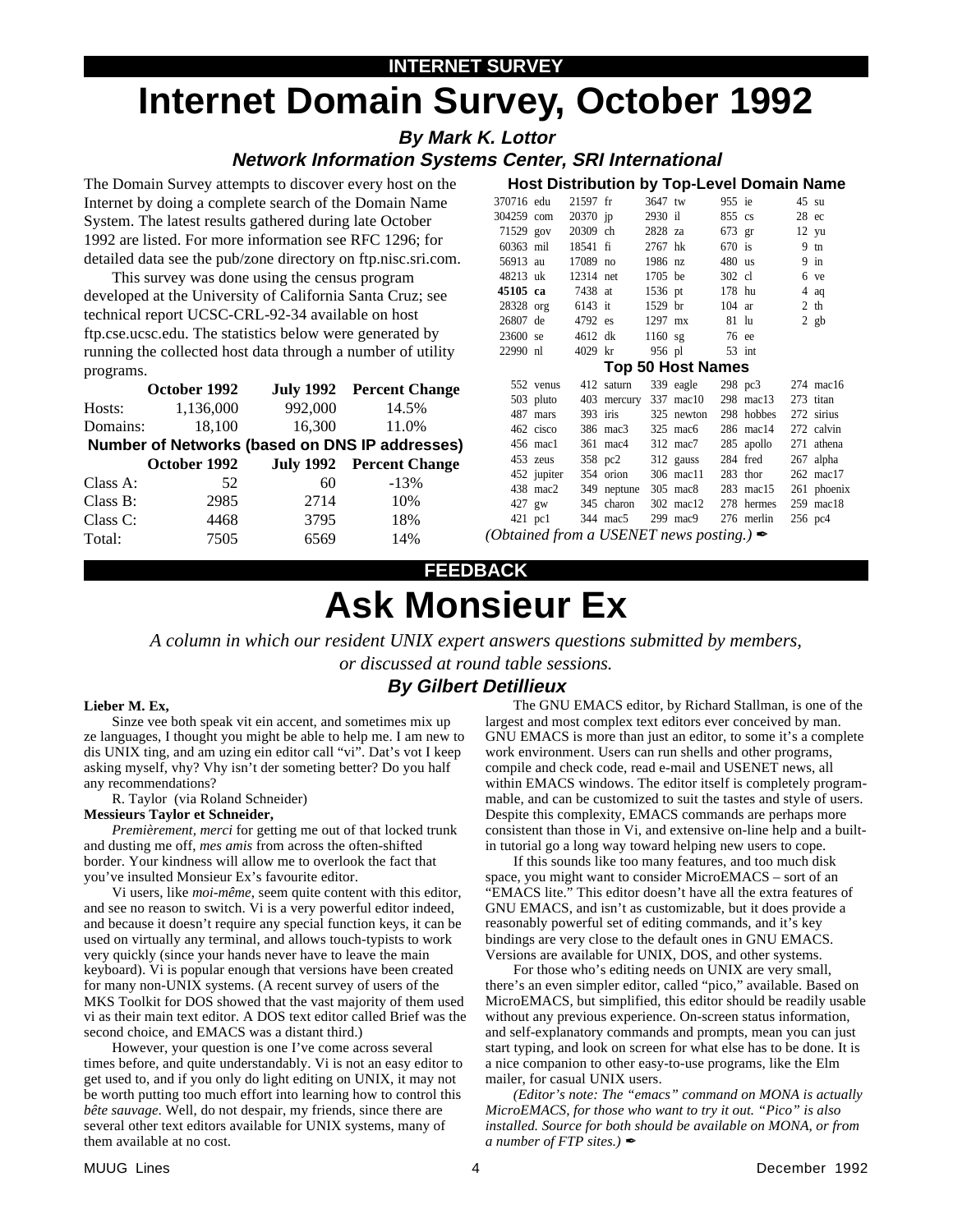# **SEMINAR REVIEW Beyond the Hype**

# **By Doug Stich**

 *Courtesy of the Computer Post*

 "Open Systems is the ability for me to use anything and everything as a business solution tool for the end user." So said Terry Kulchycki, IT Architect for the Canadian Wheat Board. Kulchycki was a speaker at last month's CIPS/MUUG Seminar on Open Systems. The challenge given to Kulchycki and the other speakers was to "Get Past the Hype" and discover the issues that face real organizations using real open systems.

 Unfortunately the industry is really struggling in coming to grips with this simple and promising concept. The problem is that historically vendors have attempted to be sole providers, seeing little advantage in allowing their customers to use software or hardware they didn't make. That is beginning to change, but so far the promises exceed the practice. "Standards-based interfaces are the foundation for openness," said Lonnie Taylor, Executive of Computing Standards and Security for Bell Communications Research. The problem is among the standards groups. "Vendor interests have caused divergence in consortia and standards bodies. There is a proliferation of standards to realize competitive advantage."

 Another concern is a shortage of individuals with the right kind of training. "We found that integration skill is rare," said Vince Mraz, Manager, Information Systems at WorkCover Corporation in Adelaide, Australia. Kulchycki agreed. "You can't get the right kind of resource in Winnipeg," he said. Even consultants find it hard to cope. "Many of them will only be three pages ahead of you in the manual."

 Despite the difficulties, every one of the speakers work with organizations that were successfully using open systems to lower operating costs and raise productivity. All felt that it was going to be the standard in the near future. "There is a Gartner Group study that suggests that companies that don't replace their technology now, will themselves be replaced in five years," said Kulchycki. Tom Wheeler agrees. Wheeler, author of *The Open System Handbook*, has had the rare privilege of being in every major wave in the evolution of computers. He said, "Over the next five years you will be going in this direction." $\mathcal{L}$ 

*Doug Stich is a Programmer/Analyst at Great-West Life, and a contributing writer at the* Computer Post*.*

# **WORD QUIZ**

# **Enriched Word Power V2.0**

*Reprinted from the November 1992 issue of* edm.announce*, the monthly newsletter of* /usr/group/edmonton*.*

(MUUG editor's note: In the October issue of MUUG Lines, we reviewed *The New Hacker's Dictionary*, by Eric Raymond. We now feature a quiz that will test your ability to match up words and their definitions.)

#### **Words**

- 1. glob
- 2. Brooks' Law
- 3. defenestrate
- 4. cuspy
- 5. Hanlon's Razor
- 6. forked
- 7. frobnicate
- 8. Parkinson's Law
- 9. adger
- 10. hamster
- 11. fuggly 12. noddy
- **Definitions**
- A. To make a bonehead move with consequences that could have been foreseen with a slight amount of mental effort.
- B. Terminally slow or dead.
- C. Well-written; functionally excellent; said of an attractive woman, especially one regarded as available.
- D. Small and unuseful, but demonstrating a point; a program that is more or less instant to produce.
- E. "Adding manpower to a late software project makes it later."
- F. A particularly slick little piece of code that does one thing well; a small, self-contained hack; any item of hardware made by Amstrad.
- G. To manipulate or adjust; to tweak.
- H. To visit karmic retribution on an incorrigible punster; to exit a window system in order to get better response time from a full-screen program; to discard something under the assumption that it will improve matters. I. "Data expands to fill the space available for storage."
- J. To expand special characters in a wildcarded name.
- K. "Never attribute to malice that which can be adequately explained by stupidity."
- L. Emphatic description of something that functions, but in a slightly strange, kludgey way.

### **Solution (Don't peek!)**

And here are the correct matches: 1J, 2E, 3H, 4C, 5K, 6B, 7G, 8I, 9A, 10F, 11L, 12D. How did you do? Really? Insanely great!